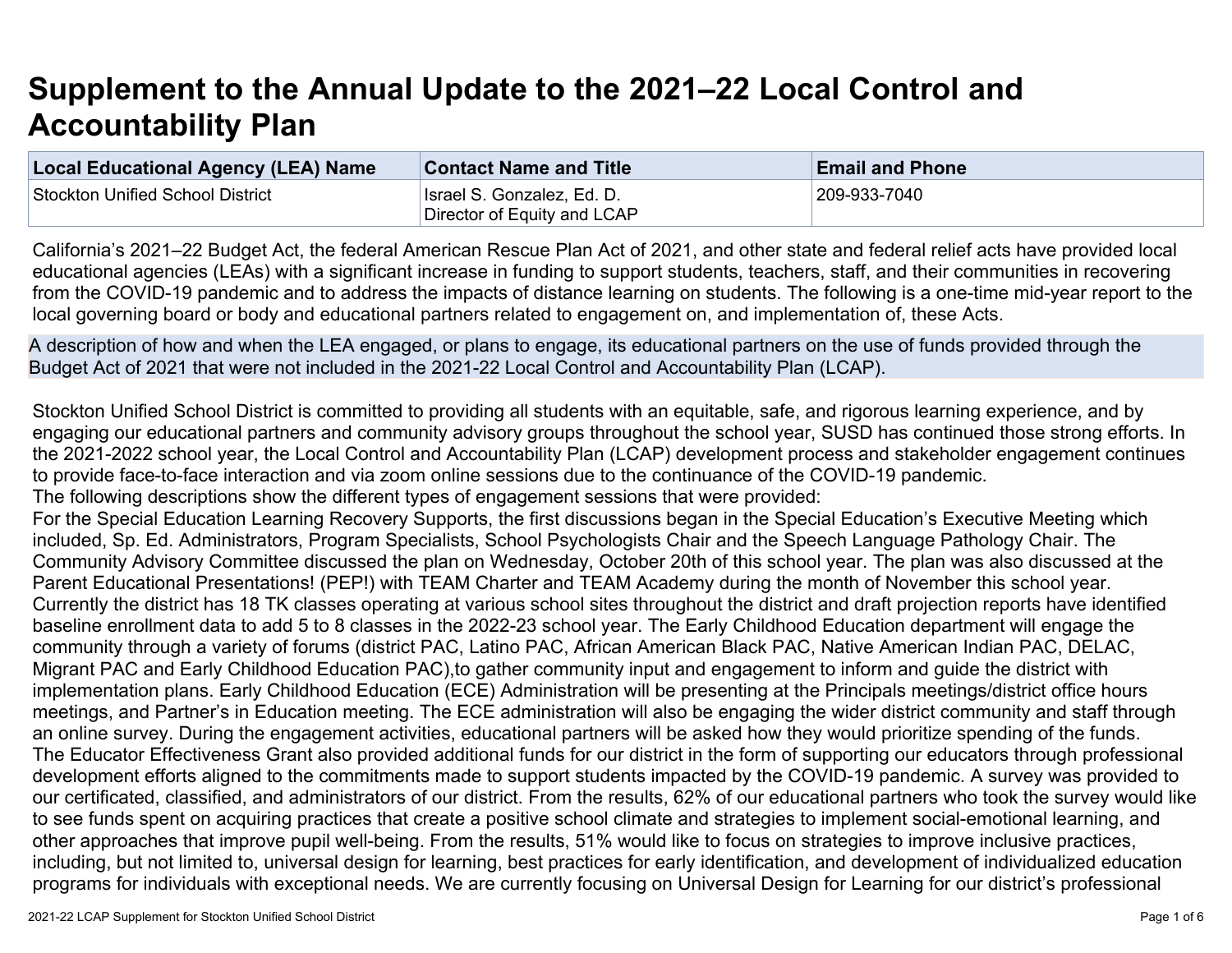development day on January 31, 2022 to help lay the groundwork for future PD for our administrators and teachers to enhance student learning district-wide.

With the A–G Completion Improvement Grant Program, SUSD is focusing on the graduation rates and how to improve access for our students. This goal is aligned with our LCAP 2.24 goal and action to provide services for social-emotional, behavioral and academic learning supports and A-G course completion. The grant funds are currently being implemented.

With the Expanded Learning Opportunities Grant, educational partner input was critical in the Spring of 20-21 as it helped with our summer program, the start of resource family learning hubs for SUSD, and a virtual academy. The plan has been implemented and is ongoing. SUSD will continue to involve educational partners by providing summaries of existing actions and projects, engaging them with surveys for additional input, and informal face to face and/or zoom meetings. Social media outlets will also be utilized for input.

A description of how the LEA used, or plans to use, the additional concentration grant add-on funding it received to increase the number of staff who provide direct services to students on school campuses with an enrollment of students who are low-income, English learners, and/or foster youth that is greater than 55 percent.

Stockton Unified School District is receiving an additional concentration amount of approximately \$12.4 million to increase the number of staff who provide direct services to students on school campuses with an enrollment of students who are low-income, English learners, and/or foster youth that is greater than 55 percent. In January 2022, two different surveys were created for input pertaining to staffing and sent district-wide via our district web page, administrators, community, and students. One of the surveys was created for the SUSD's educational partners in the community and for the district's personnel: classified and certificated. The other survey was created for 7th - 12th grade students asking them to provide additional input on their school experiences. With this information we can provide insight into staffing needs across the district. Educational Partners in the community forums will also continue to be another medium for parent engagement. From current survey data, we are seeing a need for bilingual instructional assistants, school psychologists, mentors, social service case workers, resource specialists, intervention teachers, behavioral assistants, and more. The plan is expected to be constructed during early spring as input is continuing to be collected.

A description of how and when the LEA engaged its educational partners on the use of one-time federal funds received that are intended to support recovery from the COVID-19 pandemic and the impacts of distance learning on pupils.

SUSD received ESSER I and II funds during a critical moment of student learning loss during the COVID-19 pandemic. These funds were utilized to support daily attendance to address the impact of lost instructional time. With regard to ESSER I - SUSD hosted LCAP parent, student, and staff forums for input. Forums were held monthly utilizing FaceBook Live for parent input. Zoom meetings were held monthly for both staff and student input. MOU process with all bargaining units occurred regularly to provide input around the safe return to school. The funds were utilized for emergency needs at the time and have all been spent.

ESSER II funds were received in June 2021. These funds were allotted to address learning loss among students disproportionately affected by the coronavirus and school closures. The ESSER II funds were used to implement actions from the LCAP survey that was provided from January to March 2021. The previous ESSER I survey results also provided additional input on how to best use these funds. The vacant positions that impacted student learning across the district was another large indicator of the district's needs. To best support our students,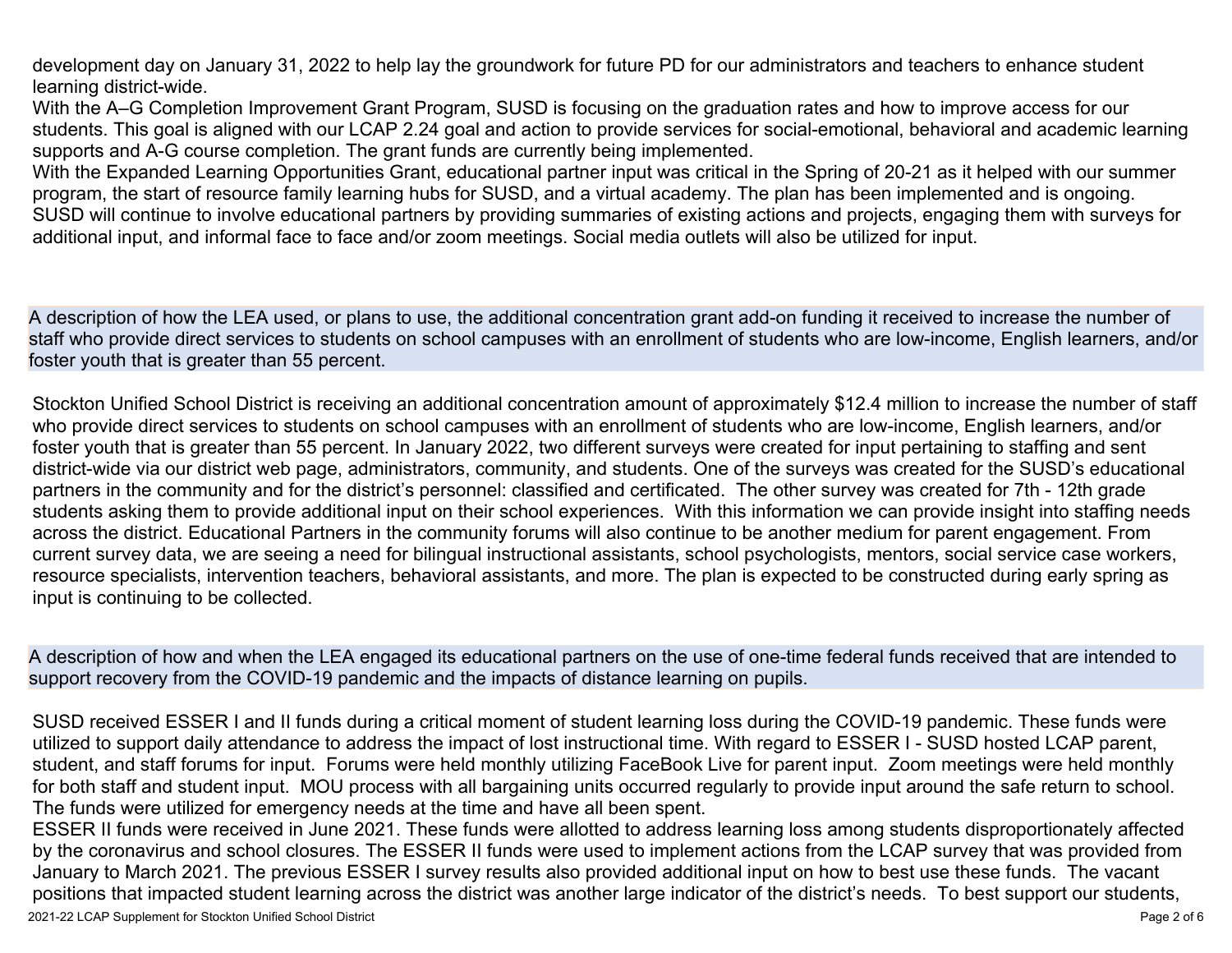these funds were utilized to recover vacated positions across the district, to rescind previous layoffs, and to fund additional positions that were needed. Implementation of these funds continues to be ongoing.

A description of how the LEA is implementing the federal American Rescue Plan Act and federal Elementary and Secondary School Emergency Relief expenditure plan, and the successes and challenges experienced during implementation.

As part of receiving ESSER III funds, SUSD developed a plan for how we were going to use these funds. In the plan, SUSD explained how we intended to use these funds to address students' academic, social, emotional, and mental health needs, as well as any opportunity gaps that existed before, and were worsened by, the COVID-19 pandemic. The plan was created in the early part of the school year and was board approved in October 2021. The plan, also posted on the LCAP page of our district's website, indicates the different areas, departments, and allotments that it will address. The Student Services, Educational Services, Research, and the Business departments meet periodically to discuss the implementation and monitoring phases of the plan. SUSD coordination between grant management, management teams, and school site administrators has begun although with the size of our district and the multiple differences in schedules was a challenge that was overcome. We are looking forward to a successful implementation of the ESSER III plan.

A description of how the LEA is using its fiscal resources received for the 2021–22 school year in a manner that is consistent with the applicable plans and is aligned with the LEA's 2021–22 LCAP and Annual Update.

All applicable funds that have been received by our district for the 2021-22 school year are aligned with the district's mission and with SUSD's Local Control Accountability Plan. The fiscal resources received combined with our current LCAP has provided a roadmap for our district to achieve and maintain student achievement, to counter learning loss, fill the void and needs with staffing, and to provide access to more opportunities for our students. Our goals continue to lead the way where every child by the end of the 3rd grade will read and comprehend at the proficient level. Every child by the end of the 9th grade will demonstrate mastery of Algebra concepts and application. Every child by the end of the 12th grade will graduate and be college or career ready. SUSD is committed to support access to rigorous coursework and focused on increasing graduation rates by aligning fiscal resources with actions that will provide services for socialemotional, behavioral and academic learning supports and A-G course completion.

We also continue to improve our facilities and our school cultures in order to create safe and healthy learning environments, as well as establishing meaningful partnerships within our sites and beyond as aligned in our LCAP. Our educational partners continue to be a part of our LCAP process, creating engagement opportunities throughout the year via zoom and in-person.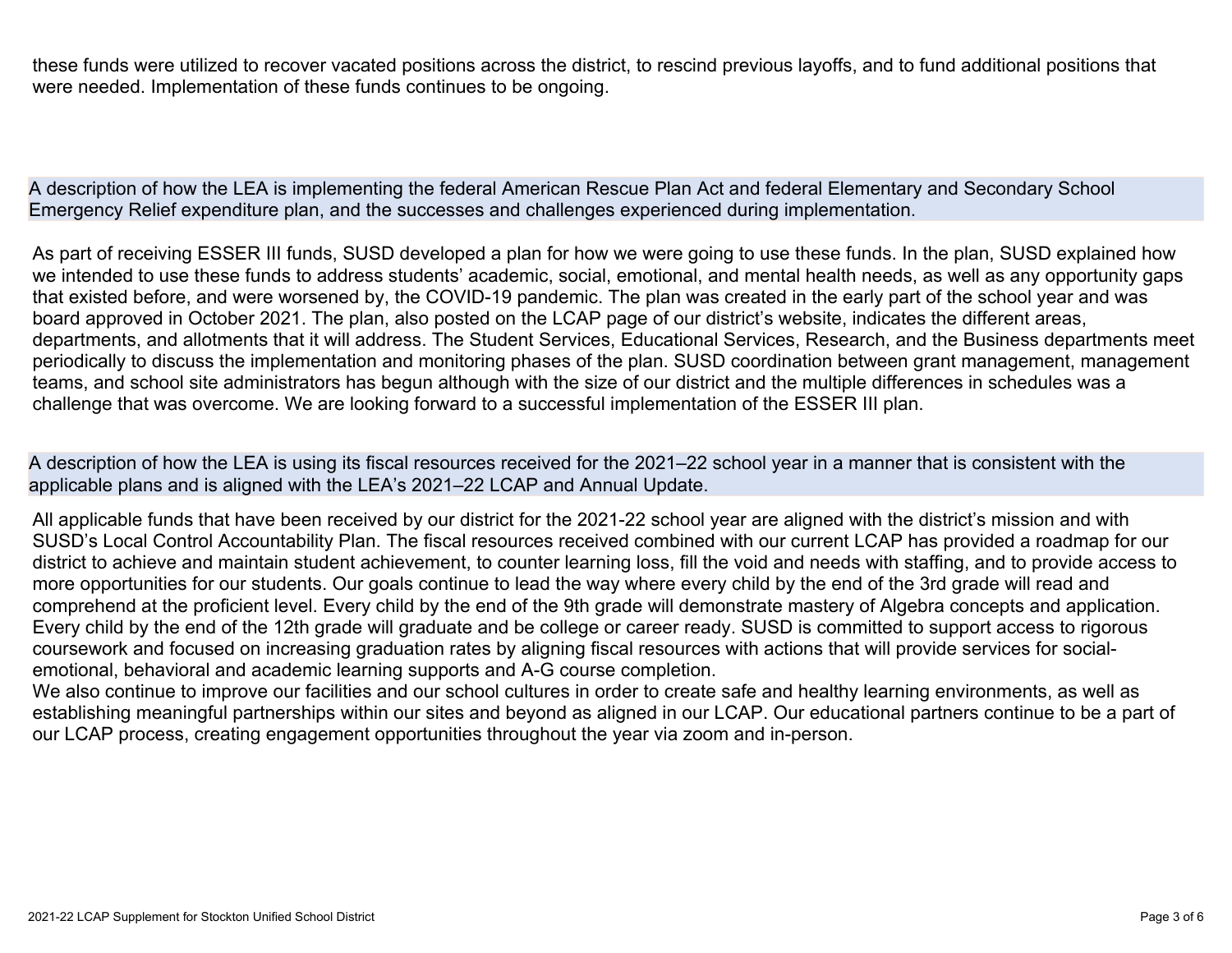## **Instructions for the Supplement to the Annual Update for the 2021–22 Local Control and Accountability Plan Year**

For additional questions or technical assistance related to the completion of the Supplement to the Annual Update to the 2021–22 Local Control and Accountability Plan (LCAP), please contact the local county office of education (COE), or the California Department of Education's *(CDE's) Local Agency Systems Support Office, by phone at 916-319-0809 or by email at [lcff@cde.ca.gov](mailto:lcff@cde.ca.gov).*

## **Introduction**

California's 2021–22 Budget Act, the federal American Rescue Plan Act of 2021, and other state and federal relief acts have provided local educational agencies (LEAs) with a significant increase in funding to support students, teachers, staff, and their communities in recovering from the COVID-19 pandemic and to address the impacts of distance learning on students. Section 124(e) of Assembly Bill 130 requires LEAs to present an update on the Annual Update to the 2021–22 LCAP and Budget Overview for Parents on or before February 28, 2022, at a regularly scheduled meeting of the governing board or body of the LEA. At this meeting, the LEA must include all of the following:

- The Supplement to the Annual Update for the 2021–22 LCAP (2021–22 Supplement);
- All available mid-year outcome data related to metrics identified in the 2021–22 LCAP; and
- Mid-year expenditure and implementation data on all actions identified in the 2021–22 LCAP.

When reporting available mid-year outcome, expenditure, and implementation data, LEAs have flexibility to provide this information as best suits the local context, provided that it is succinct and contains a level of detail that is meaningful and accessible for the LEA's educational partners.

The 2021–22 Supplement is considered part of the 2022–23 LCAP for the purposes of adoption, review, and approval, and must be included with the LCAP as follows:

- The 2022–23 Budget Overview for Parents
- The 2021–22 Supplement
- The 2022-23 LCAP
- The Action Tables for the 2022–23 LCAP
- The Instructions for the LCAP Template

As such, the 2021–22 Supplement will be submitted for review and approval as part of the LEA's 2022–23 LCAP.

## **Instructions**

Respond to the following prompts, as required. In responding to these prompts, LEAs must, to the greatest extent practicable, provide succinct responses that contain a level of detail that will be meaningful and accessible for the LEA's educational partners and the broader public and must, to the greatest extent practicable, use language that is understandable and accessible to parents.

2021-22 LCAP Supplement for Stockton Unified School District Page 4 of 6 In responding to these prompts, the LEA has flexibility to reference information provided in other planning documents. An LEA that chooses to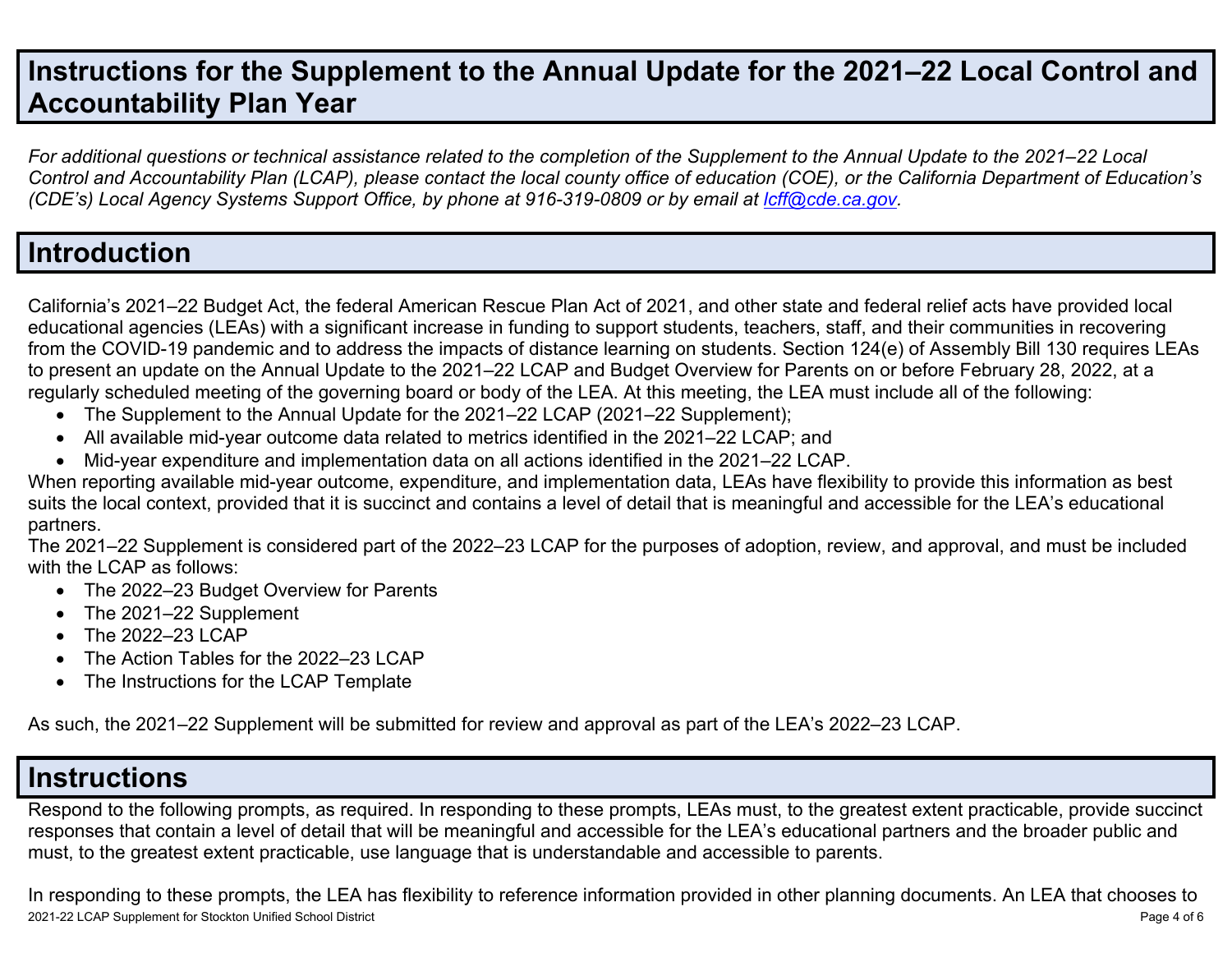reference information provided in other planning documents must identify the plan(s) being referenced, where the plan(s) are located (such as a link to a web page), and where in the plan the information being referenced may be found.

**Prompt 1:** "A description of how and when the LEA engaged, or plans to engage, its educational partners on the use of funds provided through the Budget Act of 2021 that were not included in the 2020–21 Local Control and Accountability Plan (LCAP)."

In general, LEAs have flexibility in deciding what funds are included in the LCAP and to what extent those funds are included. If the LEA received funding through the Budget Act of 2021 that it would have typically included within its LCAP, identify the funds provided in the Budget Act of 2021 that were not included in the LCAP and provide a description of how the LEA has engaged its educational partners on the use of funds. If an LEA included the applicable funds in its adopted 2021–22 LCAP, provide this explanation.

**Prompt 2:** "A description of how LEA used, or plans to use, the concentration grant add-on funding it received to increase the number of staff who provide direct services to students on school campuses with an enrollment of students who are low-income, English learners, and/or *foster youth that is greater than 55 percent.*"

If LEA does not receive a concentration grant or the concentration grant add-on, provide this explanation.

Describe how the LEA is using, or plans to use, the concentration grant add-on funds received consistent with California *Education Code* Section 42238.02, as amended, to increase the number of certificated staff, classified staff, or both, including custodial staff, who provide direct services to students on school campuses with greater than 55 percent unduplicated pupil enrollment, as compared to schools with an enrollment of unduplicated students that is equal to or less than 55 percent.

In the event that the additional concentration grant add-on is not sufficient to increase the number of staff providing direct services to students at a school with an enrollment of unduplicated students that is greater than 55 percent, describe how the LEA is using the funds to retain staff providing direct services to students at a school with an enrollment of unduplicated students that is greater than 55 percent.

**Prompt 3:** "A description of how and when the LEA engaged its educational partners on the use of one-time federal funds received that are *intended to support recovery from the COVID-19 pandemic and the impacts of distance learning on pupils.*"

If the LEA did not receive one-time federal funding to support recovery from the COVID-19 pandemic and the impacts of distance learning on students, provide this explanation.

Describe how and when the LEA engaged its educational partners on the use of one-time federal funds it received that are intended to support recovery from the COVID-19 pandemic and the impacts of distance learning on students. See the COVID-19 Relief Funding Summary Sheet web page [\(https://www.cde.ca.gov/fg/cr/relieffunds.asp\)](https://www.cde.ca.gov/fg/cr/relieffunds.asp) for a listing of COVID-19 relief funding and the Federal Stimulus Funding web page (<https://www.cde.ca.gov/fg/cr/>) for additional information on these funds. The LEA is not required to describe engagement that has taken place related to state funds.

2021-22 LCAP Supplement for Stockton Unified School District **National School District** Page 5 of 6 **Prompt 4:** "A description of how the LEA is implementing the federal American Rescue Plan Act and federal Elementary and Secondary School Emergency Relief expenditure plan, and the successes and challenges experienced during implementation."